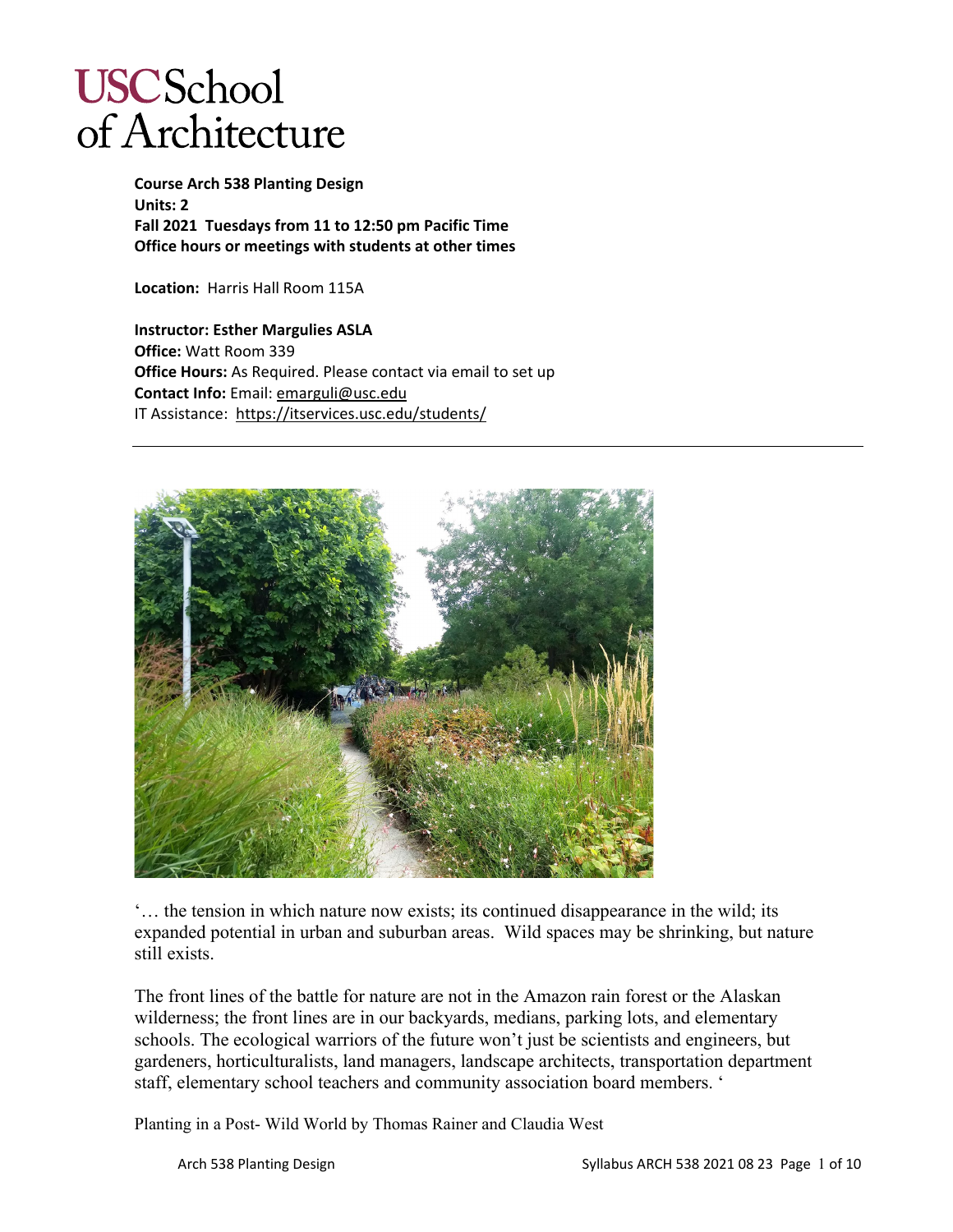#### **Course Description**

This course will provide practical tools and theory to build methodologies in planting design with a focus on the cultural and environmental qualities of designed plant communities . Lectures, field trips and assignments will examine and illustrate principles and methods of planting design incorporating elements of spatial structure, vegetation performance potential, cultural values, ornamental qualities and technical issues related to installation and maintenance.

Planting design is the nexus of the arts, science and social aspects of landscape design. It requires multifaceted decisions to assess site, climate, ecological, cultural and program requirements. The development of planting design with appropriate vegetation is a constantly evolving sub discipline in landscape architecture that has evolved based on available technology, resources and climate conditions. Students in this course will develop resources to design planting in response to climate change, and develop an understanding of cultural uses of plants in Southern California.

Lectures by the instructor will provide practical tools for developing site analysis and planting design. Field trips and guest lectures will discuss traditional and contemporary design principles focusing on current practice and social justice issues.

#### **Learning Objectives**

- Using site assessment data and tools develop site analysis documentation specifically for planting design purposes.
- Develop appropriate plant palettes based on site conditions, project program and additional objectives.
- Create planting design and documentation that utilizes vegetation to create well defined outdoor spaces, provide public health benefits and cultural value.

**Prerequisite(s):** Arch 537 or Permission of the Instructor

#### **Preliminary list of Classes and Topics**

#### **August 24 Intro and the case for thinking locally and globally**

Plant Data bases and resources Climate ready plant selection and design Species for the next Century Hotter Drier More Crowded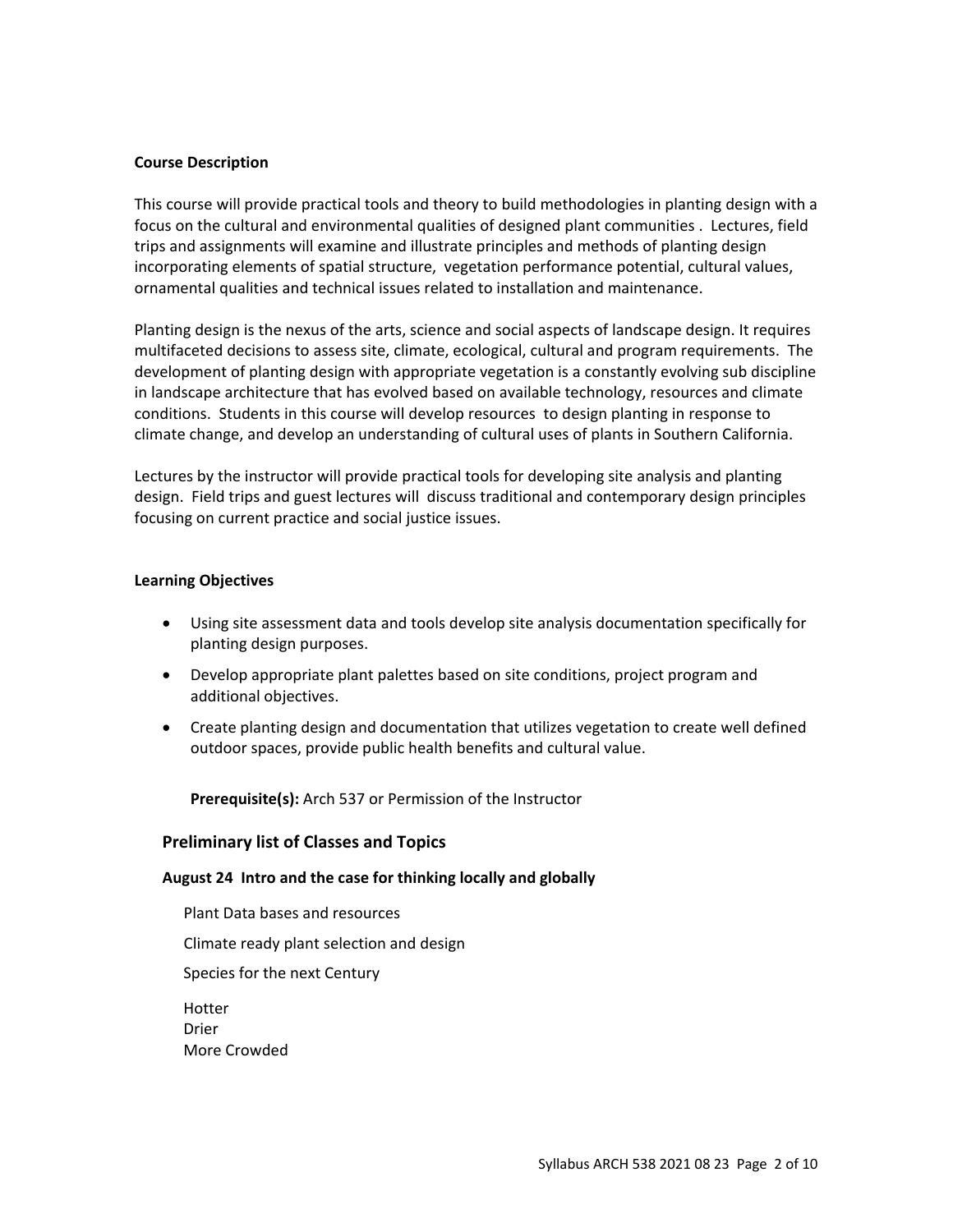#### **Discussion:**

What do students want to investigate in this class? What topics are of interest or require further study? How can they be integrated into the framework of the syllabus?

#### **August 31 Formal Spatial Conventions of Planting Design - European and American**

Reading: Raxworthy, Julian, Overgrown Chapters 2 and 3 Plants, function, space and technology – Europe

Plants , space and architecture - American Modernism

#### **Discussion:**

How do formal conventions in planting design affect the experience and meaning of outdoor space?

## **Sept 7 - Cultural values in Planting Design – This class meeting needs to be scheduled at an alternative time and day TBD**

Readings : Anderson, M. Kat, Tending the Wild: Native American Knowledge and the Management of California's Natural Resources

Reading Beattie *Imperial Landscapes of Health: Place, Plants and People between India and Australia, 1800s–1900s, Health & History,* 2012. 14/1

Colonial Landscapes and Indigenous traditions

Australia Africa India Indigenous California Landscapes

#### **Discussion:**

What is does de-colonization of planting design entail?

#### **September 14 – Planting design communication methods and software**

Plan drawings Models **Sketches** Land fx Software – a plug in for Auto CAD

**Field Trip** - Interpretive Gardens - Visit to MNH Garden

**Assignment** – Field Notes summarizing specific and unique characteristics and value of planting design at this site.

#### **September 21 - Planting Design – Contemporary Trends with a critical eye**

**Field Trip** – Platform and Culver City Steps Projects Culver City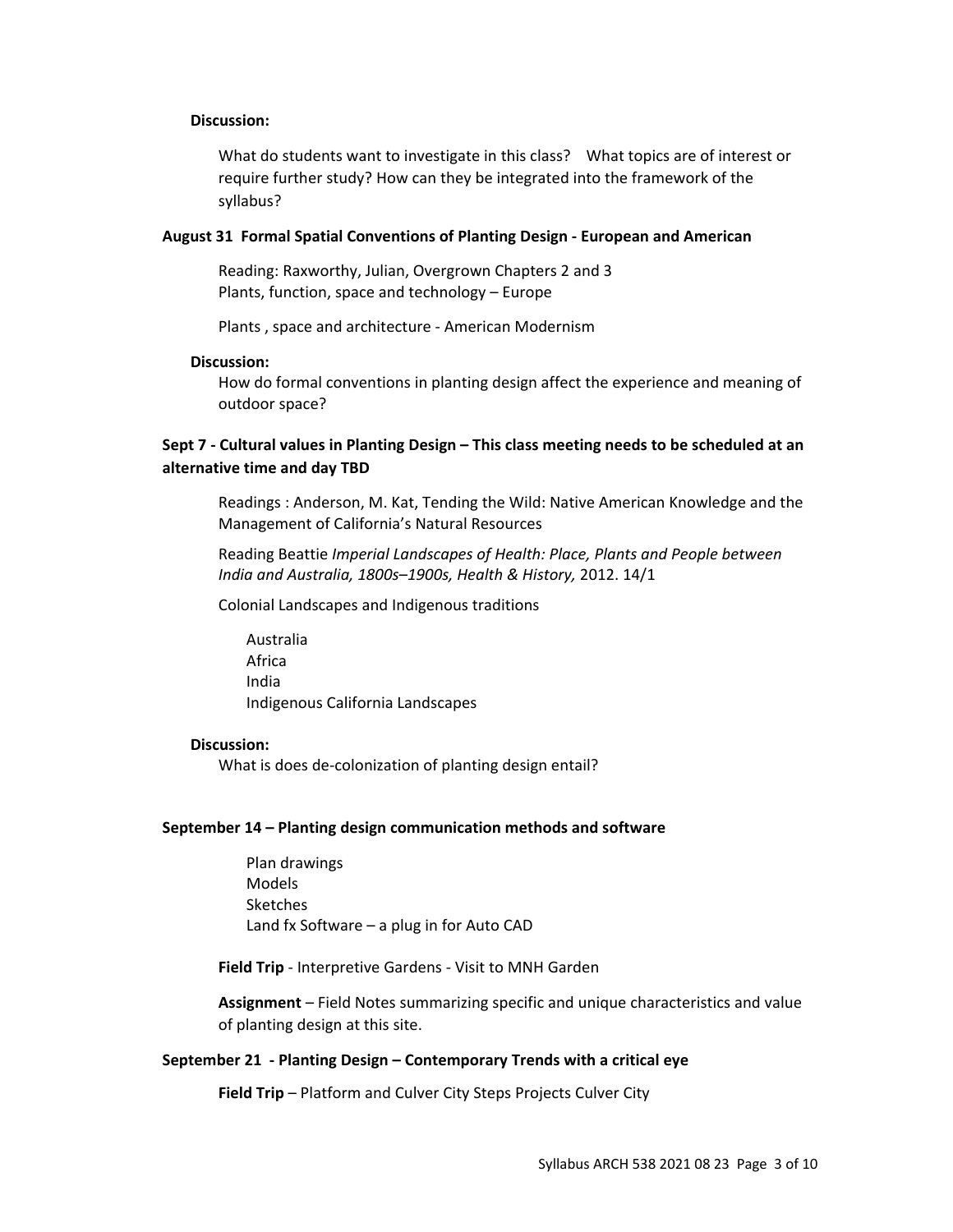**Assignment** – Field Notes summarizing specific and unique characteristics and value of planting design at this site.

#### **September 28 – Interpreting the Tongva Interpretive Landscape**

**Field Trip:** Kuruvungna Springs West LA

**Assignment** – Mapping of existing conditions and vegetation.

**October 5**- Class session research and discussion on approaches to designing an indigenous cultural – landscape.

#### **October 12 Mid Term Presentation and Guest Lecture**

Mid Term Group Project Due Indigenous Interpretive Planting Design – presentation

Guest lecture Maria Villalobos of Columbia University and Dark Matter University - South American Contemporary Landscape Design

#### **October 19 - Designed Plant Communities and Planting Design in South America**

Reading Assignment – Rainer and West Planting in a Post Wild Word Guest Maria Vilalobos Botanical City

Maria studied architecture at the Universidad Rafael Urdaneta, in Maracaibo Venezuela. In 2017, Carla Urbina and Maria received the National Award of Venezuela's Architecture Biennale for their project: Botanical Urban Landscapes: Lessons from Roberto Burle Marx's Botanical Garden in Maracaibo, Venezuela. It was the first time that a Landscape Architecture Project and women received such honor.

#### **October 26** – **Designing the Urban Forest**

Lecture and discussion on urban forestry data resources, climate adaptation value and species selection.

#### **November 2 Intersections of public health and planting design**

**Field Trip** - Stoneview Nature Center – Native and Acclimated planting design

**Assignment** – Field Notes summarizing specific and unique characteristics and value of planting design at this site.

#### **Lecture at Stoneview**

Plants can be poisonous, prickly, allergenic, wildfire fuel and invasive. Examination of policies and practices to avoid illness, death, allergies and to reduce wildfire danger

#### **November 9 – Mapping landscape typologies on the USC Campus**

Identify and describe the planting and landscape typologies on the USC University Park Campus

Field Visit – Inventory campus planting typologies

**Assignment –** Produce diagram illustrating existing campus landscape typologies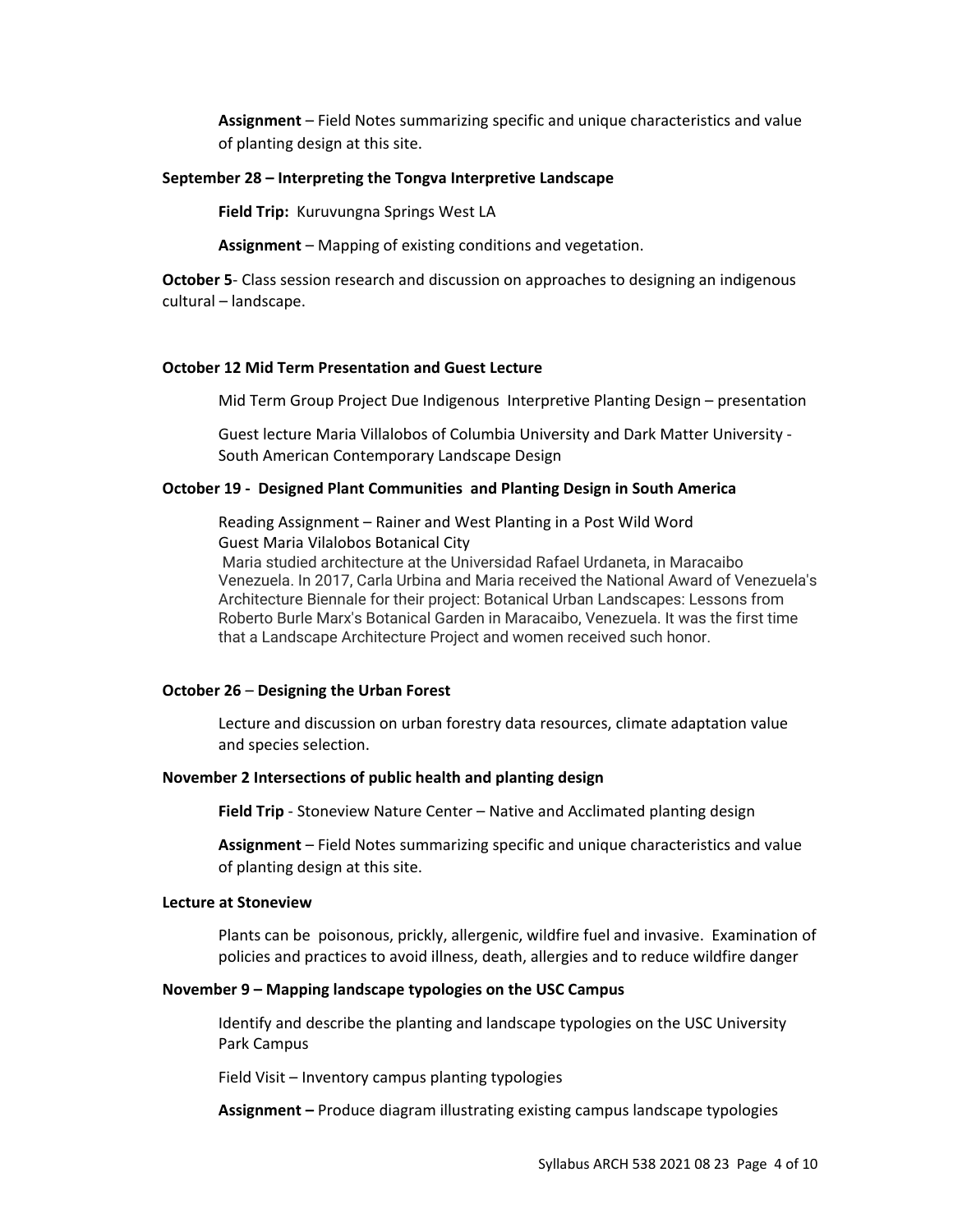#### **November 16 – Designing a plant communities strategy for the USC UP Campus**

Develop site analysis including preliminary inventory of site topography, hydrology, soils and open space program.

#### **November 23 – Workshop on Designing with Plant Communities**

Development of planting palette and design for specific campus spaces

#### **November 30 – Final Workshop on UPC Planting Design**

In class work on planting design and presentation techniques

#### **To Be Scheduled - Final Project Presentation - Campus Sustainability Group/Office**

#### **Assignments**

This course will include two group assignments that will serve as the mid term and final projects. Field notes recording observations and a critical review of each field trip will required to be turned in on Blackboard.

All readings must be completed before the class meeting in which they have been assigned.

#### **Mid Term Assignment – Kuruvungna Springs Interpretive Garden Design**

The class will participate in a tour led by representatives of the Tongva tribe who have been working on preservation and restoration of the site. Each group will perform research on the site and local ethnobotanical resources in order to develop site analysis documentation and a proposed planting scheme for a portion of the site.

#### **Final Assignment – USC UPC Campus Landscape Typologies**

The class will analyze and document current planting typologies of the USC UPC campus. Each group will prepare a proposal for conceptual planting design for multiple typologies based on the use, climate conditions, habitat value or other value provided by vegetation.

## **Course Notes**

Students will be expected to utilize in person site observations, site documentation, research, simple physical modelling and spatial design skills.

#### **Technological Proficiency and Hardware/Software Required**

Students will utilize hand sketching, Adobe Suite, Auto Cad, Land Fx and simple physical modelling. If students have proficiency with digital modelling they may use them as an alternative.

#### **USC technology rental program**

We realize that attending classes online and completing coursework remotely requires access to technology that not all students possess. If you need resources to successfully participate in your classes, such as a laptop or internet hotspot, you may be eligible for the university's equipment rental program. To apply, please submit an [application.](https://studentbasicneeds.usc.edu/resources/technology-assistance/) The Student Basic Needs team will contact all applicants in early August and distribute equipment to eligible applicants prior to the start of the fall semester.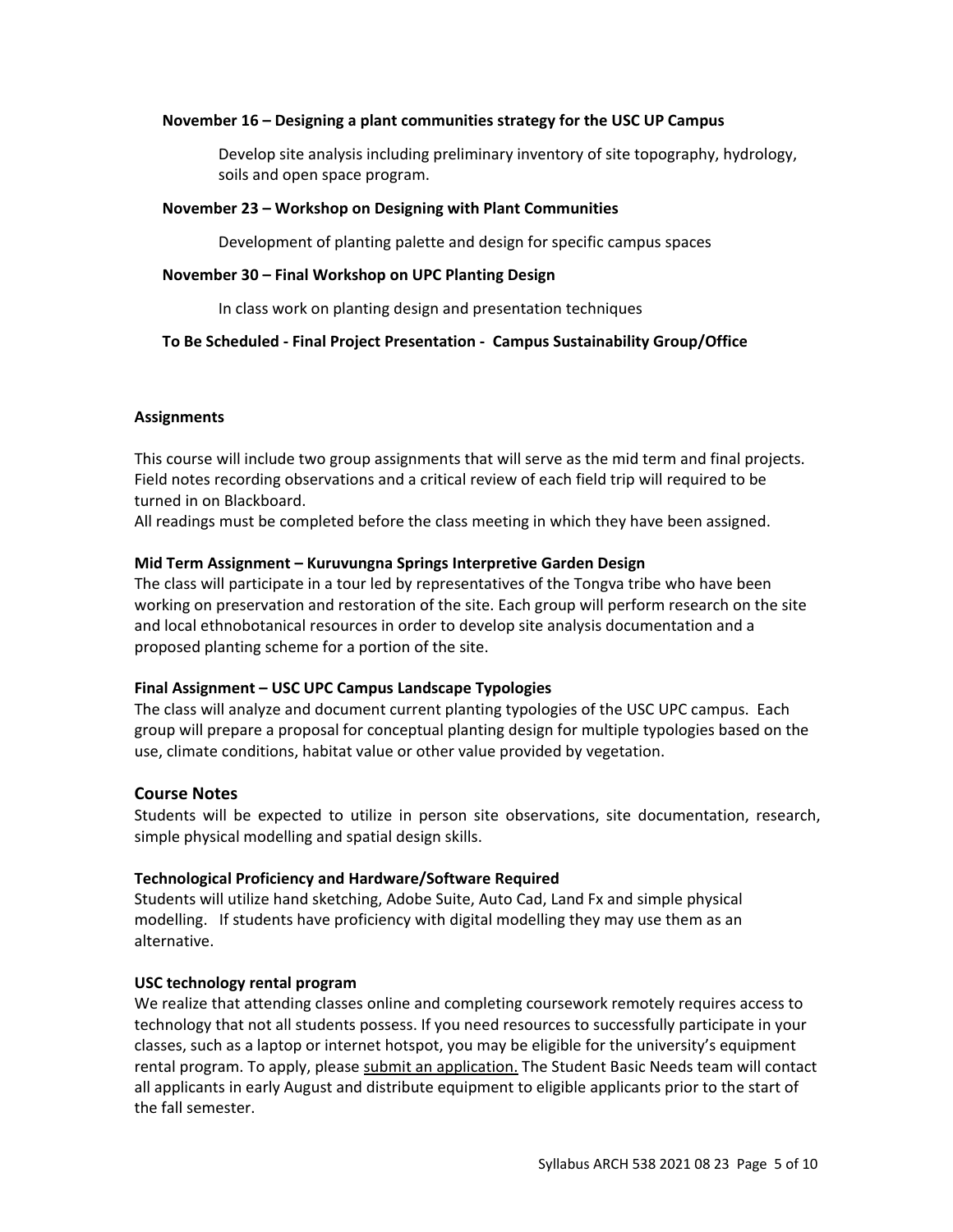#### **Course Expenses**

Students are expected to attend all field trips. Transportation will be required to visit 3 of the sites which are off campus. The instructor will work with students to arrange car pools if requested.

#### **USC Technology Support Links**

[Zoom information for students](https://keepteaching.usc.edu/start-learning/) [Blackboard help for students](https://studentblackboardhelp.usc.edu/) [Software available to USC Campus](https://software.usc.edu/)

#### **Sharing of course materials outside of the learning environment**

*SCampus Section 11.12(B)* 

*Distribution or use of notes or recordings based on university classes or lectures without the express permission of the instructor for purposes other than individual or group study is a violation of the USC Student Conduct Code. This includes, but is not limited to, providing materials for distribution by services publishing class notes. This restriction on unauthorized use also applies to all information, which had been distributed to students or in any way had been displayed for use in relationship to the class, whether obtained in class, via email, on the Internet or via any other media. (See Section C.1 Class Notes Policy).*

#### **Required Readings and Supplementary Materials**

All readings will be supplied on line posted on Blackboard or on a Class Google Drive folder.

#### **Grading**

Individual work is expected to be completed by students per the University academic conduct policies. Group work requires an equal level of effort by all group members. Students will provide a peer review of the group work and be evaluated on their contributions to the group products. Students are expected to spend 4 hours of time per week on homework, reading or other preparation for class.

#### **Grading Breakdown**

| Field Notes - 4 Field Visits | 20% |
|------------------------------|-----|
| Mid Term Assignment          | 25% |
| Campus Typologies Inventory  | 20% |
| <b>Final Assignment</b>      | 25% |
| <b>Class Participation</b>   | 10% |

#### **Assignment Submission Policy**

Assignments will need to be submitted on Blackboard. Late assignments will have grade reductions of 1/3 grade per day late.

#### **Additional Policies**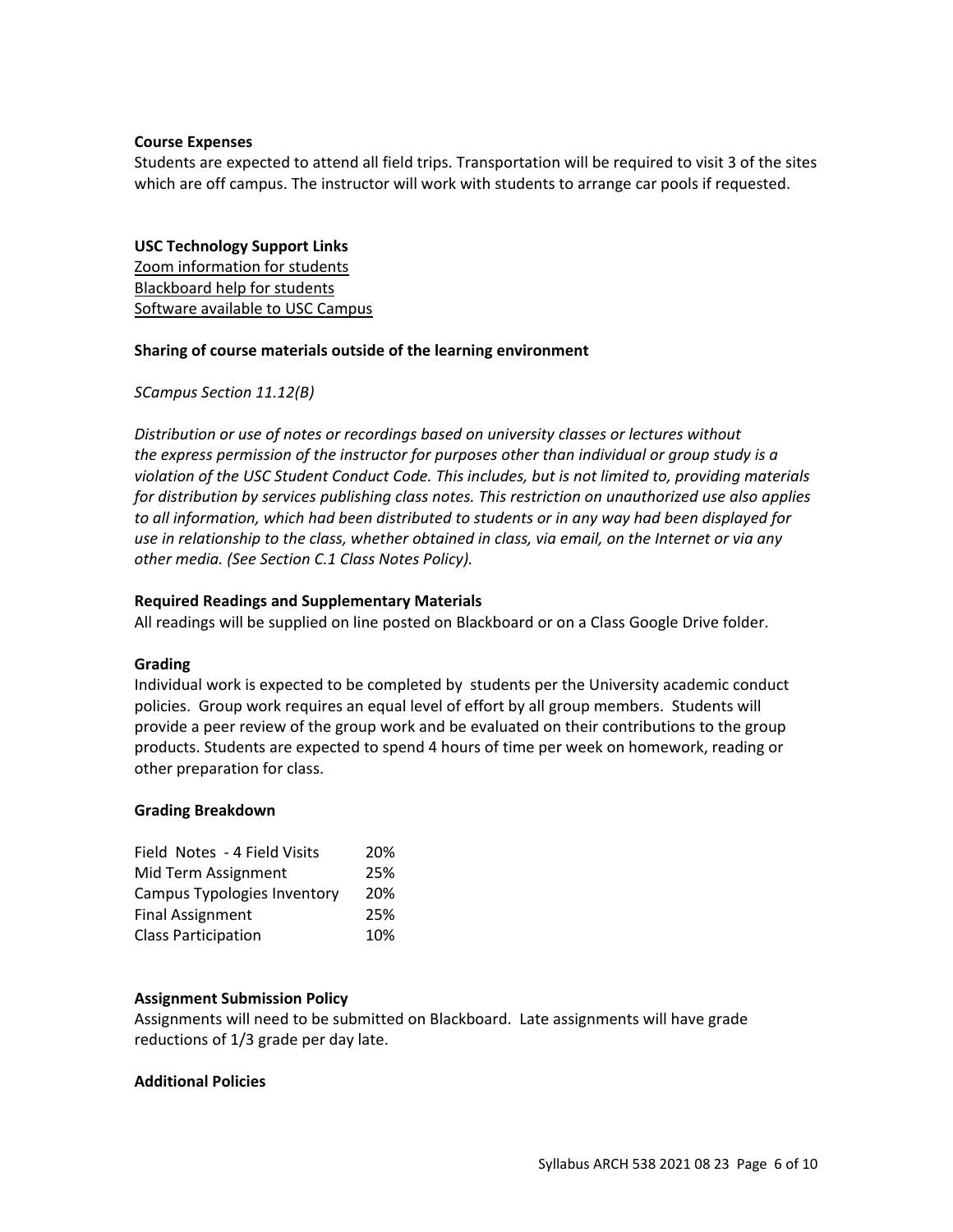All students will be expected to attend class under the policies of the School of Architecture. [https://drive.google.com/open?id=18d7XLQRSiJmUXV8\\_8yw1wgzKNKXiq6XW&authuser=emargul](https://drive.google.com/open?id=18d7XLQRSiJmUXV8_8yw1wgzKNKXiq6XW&authuser=emarguli%40usc.edu&usp=drive_fs) [i%40usc.edu&usp=drive\\_fs](https://drive.google.com/open?id=18d7XLQRSiJmUXV8_8yw1wgzKNKXiq6XW&authuser=emarguli%40usc.edu&usp=drive_fs)

Students will attend all classes, field trips and work effectively in groups.

#### **Preliminary Bibliography**

Anderson MK. *Tending the Wild : Native American Knowledge and the Management of California's Natural Resources.* 1st ed. University of California Press; 2005.

Beardsley, John Editor, Cultural Landscape Heritage in Sub-Saharan Africa, Dumbarton Oaks, Washington, DC. 2016

Beattie J. Imperial Landscapes of Health: Place, Plants and People between India and Australia, 1800s–1900s. *Health and history*. 2012;14(1):100-120. doi:10.5401/healthhist.14.1.0100

Joyce, David, The Perfect Plant, Stewart , Tabori and Chang, NY, NY 1998

Mao, Selena, Planting Resilience, Identifying Climate Resilient Tree Species and Increasing Their Presence in Los Angeles' Urban Forest, Treepeople, July 2021

McPherson, Gregory, Berry, Alison, Van Doorn, Natalie, *Performance testing to identify climateready trees,* Urban Forestry & Urban Greening, November 2017

Moore CW, Mitchell WJ, Turnbull W. The Poetics of Gardens . MIT Press, 1988

Rainer T, West C. Planting in a Post-Wild World : Designing Plant Communities for Resilient Landscapes . First edition. Timber Press

Raxworthy J. Overgrown : Practices Between Landscape Architecture & Gardening . The MIT Press, 2018

Rogers Elizabeth Barlow. *Landscape Design : a Cultural and Architectural History* . Harry N. Abrams; 2001.

Rose, James, Creative Gardens, Reinhold Publishing, New York, NY, 1958

Rubin G, Warren L. *The California Native Landscape : the Homeowner's Design Guide to Restoring Its Beauty and Balance* . Timber Press; 2013.

Sunset, S*unset Western Garden Book* . 6th ed., completely rev. and updated. Sunset Publishing Corporation, 1995

Vogt, Benjamin, A New Garden Ethic , New Society Publishers, BC, Canada, 2017

#### **Statement on Academic Conduct and Support Systems**

#### **Academic Conduct:**

Plagiarism – presenting someone else's ideas as your own, either verbatim or recast in your own words – is a serious academic offense with serious consequences. Please familiarize yourself with the discussion of plagiarism in *SCampus* in Part B, Section 11, "Behavior Violating University Standards" [policy.usc.edu/scampus-part-b.](https://policy.usc.edu/scampus-part-b/) Other forms of academic dishonesty are equally unacceptable. See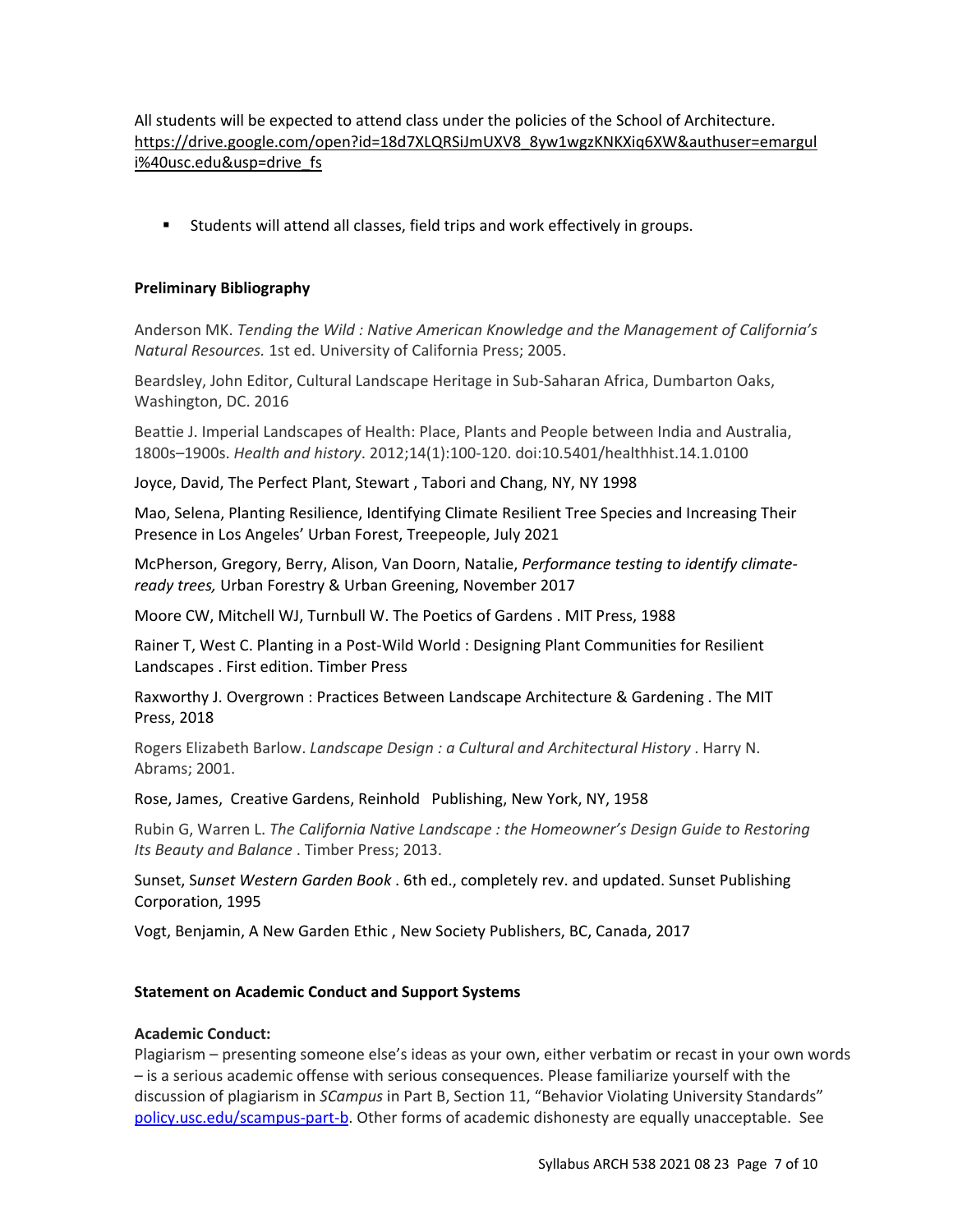additional information in *SCampus* and university policies on scientific misconduct, <http://policy.usc.edu/scientific-misconduct>

# **Support Systems:**

# [Counseling and Mental Health](http://studenthealth.usc.edu/counseling)

phone number (213) 740-9355 On call 24/7 Free and confidential mental health treatment for students, including short-term psychotherapy, group counseling, stress fitness workshops, and crisis intervention.

# *[National Suicide Prevention Lifeline](http://suicidepreventionlifeline.org/)*

Phone number 1 (800) 273-8255 On call 24/7 Free and confidential emotional support to people in suicidal crisis or emotional distress 24 hours a day, 7 days a week.

# [Relationship and Sexual Violence Prevention Services \(RSVP\)](http://studenthealth.usc.edu/sexual-assault)

Phone Number (213) 740-9355(WELL), press "0" after hours On call 24/7 Free and confidential therapy services, workshops, and training for situations related to gender-based harm.

# [USC Office of Equity, Equal Opportunity, and Title IX](https://eeotix.usc.edu/)

Phone number (213) 740-5086 Title IX Office (213) 821-8298 Information about how to get help or help someone affected by harassment or discrimination, rights of protected classes, reporting options, and additional resources for students, faculty, staff, visitors, and applicants.

# *[Reporting Incidents of Bias or Harassment](https://usc-advocate.symplicity.com/care_report/index.php/pid251030?)*

Phone number (213) 740-5086 or (213) 821-8298 Avenue to report incidents of bias, hate crimes, and microaggressions to the Office of Equity, Equal Opportunity, and Title IX for appropriate investigation, supportive measures, and response.

# *[The Office of Disability Services and Programs](http://dsp.usc.edu/)*

Phone number (213) 740-0776

Support and accommodations for students with disabilities. Services include assistance in providing readers/notetakers/interpreters, special accommodations for test taking needs, assistance with architectural barriers, assistive technology, and support for individual needs.

*[USC Campus Support and Intervention](http://campussupport.usc.edu/)* Phone number (213) 821-4710